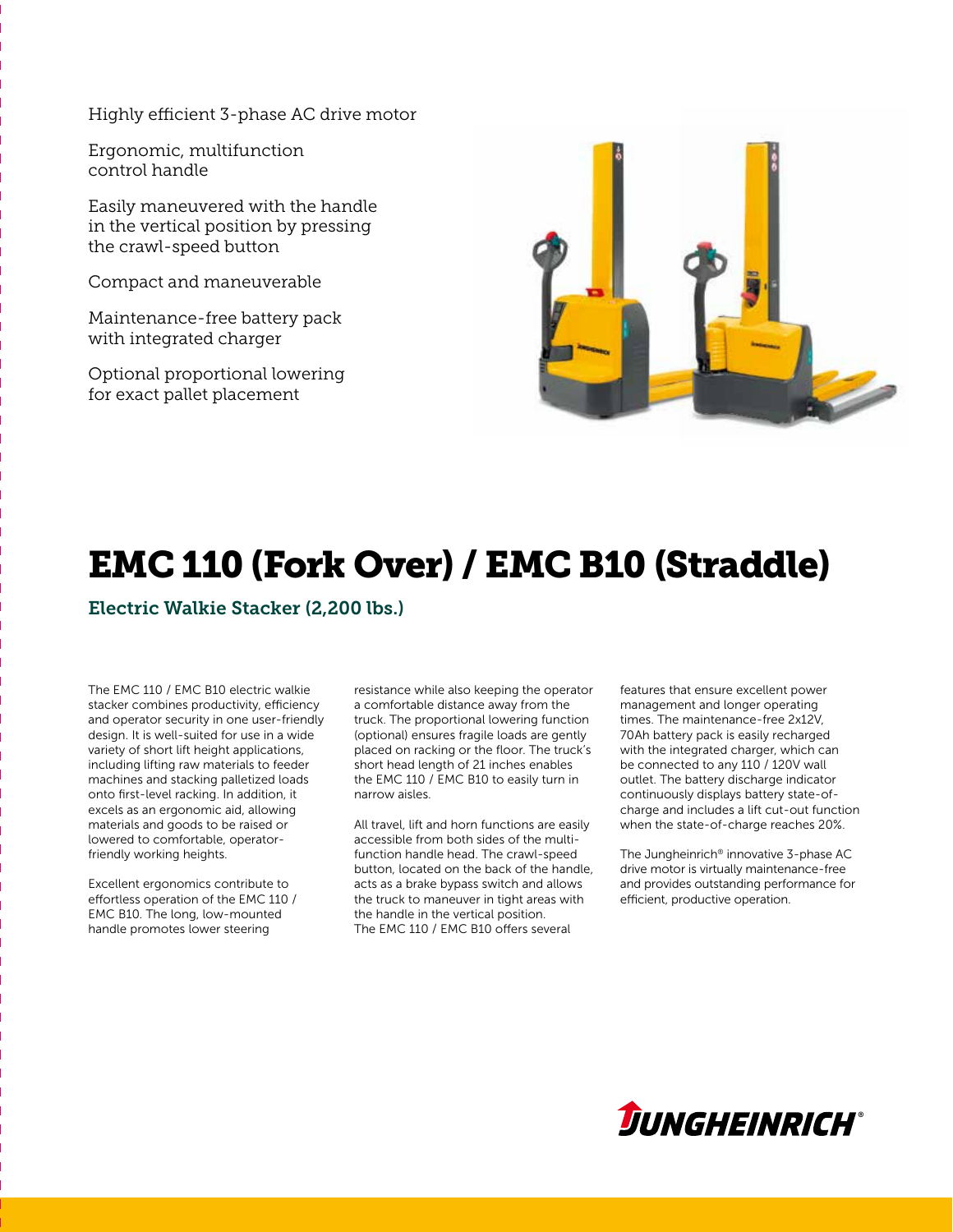### Technical data

|                                    | 1.1  | Manufacturer                                         |                |          |        |                  | Jungheinrich      |                  | Jungheinrich      |
|------------------------------------|------|------------------------------------------------------|----------------|----------|--------|------------------|-------------------|------------------|-------------------|
| cteristics<br>ara                  | 1.2  | Model                                                |                |          |        | <b>EMC 110</b>   |                   | <b>EMC 110</b>   |                   |
|                                    | 1.3  | <b>Drive</b>                                         |                |          |        | electric         |                   | electric         |                   |
|                                    | 1.4  | Type of operation                                    |                |          |        | walkie           |                   | walkie           |                   |
|                                    | 1.5  | Load capacity / rated load                           | $\mathsf Q$    | lbs      | kg     | 2,200            | 1,000             | 2,200            | 1,000             |
| රි                                 | 1.6  | Load center distance                                 | $\mathsf{C}$   | in       | mm     | 24               | 600               | 24               | 600               |
|                                    | 1.9  | Wheelbase                                            | $\vee$         | in       | mm     | 46.0             | 1,168             | 46.0             | 1,168             |
|                                    | 2.1  | Service weight including battery (see line 6.5)      |                | lbs      | kg     | 1,207            | 545               | 1,287            | 583               |
| Weights                            | 2.2  | Axle loading - loaded, drive / load                  |                | lbs      | kg     | 1,224/2,183      | 555 / 990         | 1,274/2,213      | 577/1,004         |
|                                    | 2.3  | Axle loading - unloaded, drive / load                |                | lbs      | kg     | 882/320          | 400/145           | 937/346          | 425 / 157         |
|                                    | 3.1  | Tires                                                |                |          |        |                  | PU (polyurethane) |                  | PU (polyurethane) |
|                                    | 3.2  | Tire size - drive                                    |                | in       | mm     | $9.1 \times 2.6$ | 230 x 65          | $9.1 \times 2.6$ | 230 x 65          |
| Chassis                            | 3.3  | Tire size - load                                     |                | in       | mm     | $3.0 \times 2.8$ | 77 x 70           | $3.0 \times 2.8$ | 77 x 70           |
|                                    | 3.4  | Additional wheels - dimensions                       |                | in       | mm     | $5.9 \times 2.1$ | 140 x 54          | $5.9 \times 2.1$ | 140 x 54          |
|                                    | 3.5  | Wheels – number, drive / load ( $x =$ driven wheels) |                |          |        | 1x/2             |                   | 1x/2             |                   |
|                                    | 4.2  | Collapsed mast height                                | $h_1$          | in       | mm     | 77.6             | 1,970             | 95.7             | 2,430             |
|                                    | 4.3  | Free-lift                                            | h <sub>2</sub> | in       | mm     | 59.3             | 1,500             | 25.41            | 645               |
|                                    | 4.4  | Maximum fork height (MFH)                            | h <sub>3</sub> | in       | mm     | 60.6             | 1,540             | 78.7             | 2,000             |
|                                    | 4.5  | Overall extended height (OAE)                        | $h_4$          | in       | mm     | 78.4             | 1,990             | 127.6            | 3,240             |
|                                    | 4.9  | Handle height in drive position - minimum / maximum  | $h_{14}$       | in       | mm     | 32.3 / 51.4      | 820 / 1,305       | 32.3/51.4        | 820/1,305         |
|                                    | 4.15 | Lowered fork height                                  | $h_{13}$       | in       | mm     | 3.5              | 90                | 3.5              | 90                |
| Dimensions                         | 4.19 | Overall length                                       | $l_1$          | in       | mm     | 66.3             | 1,685             | 66.3             | 1,685             |
|                                    | 4.20 | Length to fork face - headlength                     | $\mathsf{I}_2$ | in       | mm     | 21.1             | 535               | 21.1             | 535               |
|                                    | 4.21 | Overall width                                        | $b_1/b_2$      | in       | mm     | $31.5/-$         | 800               | $31.5/-$         | 800               |
|                                    |      | Inside dimension of support / straddle legs          | $b_z$          | in       | mm     | 12.4             | 315               | 12.4             | 315               |
|                                    | 4.22 | Fork dimensions - length / width / thickness         | 1/e/s          | in       | mm     | 45.3 / 7.3 / 2.2 | 1,150 / 185 / 56  | 45.3/7.3/2.2     | 1,150 / 185 / 56  |
|                                    | 4.24 | Fork carriage width                                  | b <sub>z</sub> | in       | mm     |                  |                   |                  |                   |
|                                    | 4.25 | Overall width across forks                           | b <sub>5</sub> | in       | mm     | 22.4             | 570               | 22.4             | 570               |
|                                    | 4.31 | Ground clearance - under mast (loaded)               | m <sub>1</sub> | in       | mm     | 1.2              | 30                | 1.2              | 30                |
|                                    | 4.32 | Ground clearance - center of wheelbase               | m <sub>2</sub> | in       | mm     | 1.2              | 30                | 1.2              | 30                |
|                                    | 4.33 | Aisle width (for 48 x 40 pallets (L x W))            | Ast            | in       | mm     | 87.3             | 2,218             | 87.3             | 2,218             |
|                                    | 4.35 | Turning radius                                       | Wa             | in       | mm     | 54.3             | 1,378             | 54.3             | 1,378             |
|                                    | 5.1  | Travel speed - loaded / unloaded                     |                | mph      | kph    | 2.6/3.1          | 4.2/5.0           | 2.6/3.1          | 4.2 / 5.0         |
|                                    | 5.2  | Lift speed - loaded / unloaded                       |                | ft / min | m/s    | 17.7/25.6        | 0.09 / 0.13       | 17.7/25.6        | 0.09 / 0.13       |
|                                    | 5.3  | Lowering speed - loaded / unloaded                   |                | ft / min | m/s    | 23.6/21.7        | 0.12 / 0.11       | 23.6/21.7        | 0.12 / 0.11       |
|                                    | 5.7  | Gradeability - loaded / unloaded<br>%                |                |          | 3.5/15 |                  | 3.5/15            |                  |                   |
|                                    | 5.10 | Service brake                                        |                |          |        |                  | electric          |                  | electric          |
|                                    | 6.1  | Drive motor (rating S <sub>2</sub> 60 minutes)       |                | hp       | kW     | 0.5              | 0.7               | 0.5              | 0.7               |
| ပ္ပ<br>Perform<br>Motors<br>ង<br>Š | 6.2  | Lift motor rating at $S_3$ 15%                       |                | hp       | kW     | 1.2              | 1.6               | 1.2              | 1.6               |
|                                    | 6.4  | Battery voltage / nominal capacity                   |                | $\vee$   | Ah     |                  | $2 \times 12/70$  |                  | 2 x 12/70         |
|                                    | 6.5  | Battery weight, minimum                              |                | lbs      | kg     | 139              | 63                | 139              | 63                |
|                                    | 8.1  | Type of drive control                                |                |          |        | AC SpeedControl  |                   | AC SpeedControl  |                   |
|                                    | 8.4  | dB(A)<br>Sound level at driver's ear                 |                |          |        |                  | 70                | 70               |                   |
|                                    |      |                                                      |                |          |        |                  |                   |                  |                   |

1) Includes load guard

This specification sheet only provides technical values for the standard truck. Non-standard tires, different masts, additional equipment, etc., could produce other values. Rights reserved for technical changes and improvements.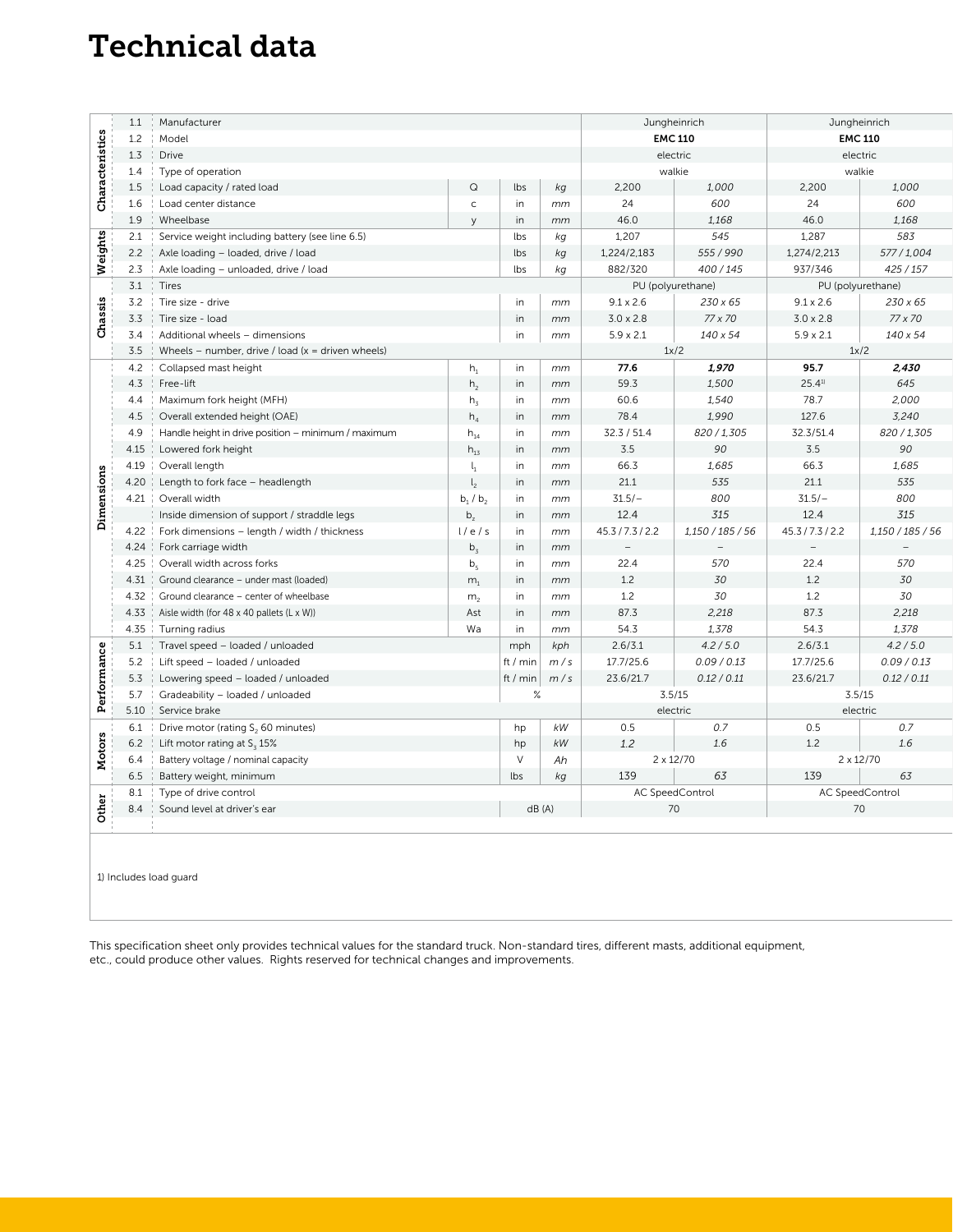### $\cos \theta$  as of: 06/2013

| Jungheinrich      |                                      | Jungheinrich           |  |  |
|-------------------|--------------------------------------|------------------------|--|--|
| <b>EMC B10</b>    |                                      | <b>EMC B10</b>         |  |  |
| electric          |                                      | electric               |  |  |
| walkie            |                                      | walkie                 |  |  |
| 2,200             | 1,000<br>2,200                       | 1,000                  |  |  |
| 24                | 600<br>24                            | 600                    |  |  |
| 46.0              | 1,168<br>46.0                        | 1,168                  |  |  |
| 1,479             | 590<br>1,506                         | 683                    |  |  |
| 1,280/2,397       | 580/1,087<br>1,296/2,410             | 581/1,093              |  |  |
| 1,055/417         | 435 / 155<br>1,071/430               | 452 / 161              |  |  |
| PU (polyurethane) |                                      | PU (polyurethane)      |  |  |
| $9.1 \times 2.6$  | 230 x 65<br>$9.1 \times 2.6$         | 230 x 65               |  |  |
| $3.0 \times 2.8$  | 77 x 70<br>$3.0 \times 2.8$          | 77 x 70                |  |  |
| $4.9 \times 1.6$  | 140 x 54<br>$4.9 \times 1.6$         | 140 x 54               |  |  |
| 1x/2              |                                      | 1x/2                   |  |  |
| 77.6              | 1,970<br>95.7                        | 2,430                  |  |  |
| 59.3              | 25.41<br>1,500                       | 645                    |  |  |
| 60.6              | 1,540<br>78.7                        | 2,000                  |  |  |
| 78.4              | 1,990<br>127.6                       | 3,240                  |  |  |
| 32.3/51.4         | 820 / 1,305<br>32.3/51.4             | 820 / 1,305            |  |  |
| 1.8               | 45<br>1.8                            | 45                     |  |  |
| 66.3              | 1,685<br>66.3                        | 1,685                  |  |  |
| 21.1              | 21.1<br>535                          | 535                    |  |  |
| 43.3/50/57.9      | 43.3/50/57.9<br>1,100/1,270/1,470    | 1,100/1,270/1,470      |  |  |
| 35.4 / 42.1 / 50  | 900/1,070/1,270<br>35.4 / 42.1 / 50  | 900/1,070/1,270        |  |  |
| 45.3/3.9/1.6      | 1,150 / 100 / 40<br>45.3 / 3.9 / 1.6 | $1,150\,/\,100\,/\,40$ |  |  |
| 31.5              | 800<br>31.5                          | 800                    |  |  |
| $12.4 - 27.8$     | $12.4 - 27.8$<br>315 / 705           | 315 / 705              |  |  |
| 1.2               | 30<br>1.2                            | 30                     |  |  |
| 1.2               | 30<br>1.2                            | 30                     |  |  |
| 87.5              | 87.5<br>2,223                        | 2,223                  |  |  |
| 54.3              | 1,378<br>54.3                        | 1,378                  |  |  |
| 2.6/3.1           | 4.2 / 5.0<br>2.6/3.1                 | 4.2 / 5.0              |  |  |
| 17.7/25.6         | 0.09 / 0.13<br>17.7/25.6             | 0.09 / 0.13            |  |  |
| 23.6/21.7         | 0.12 / 0.11<br>23.6/21.7             | 0.12 / 0.11            |  |  |
| 3.5/15            |                                      | 3.5/15                 |  |  |
| electric          |                                      | electric               |  |  |
| 0.5               | 0.7<br>$0.5\,$                       | 0.7                    |  |  |
| 1.2               | 1.6<br>1.2                           | 1.6                    |  |  |
| 2 x 12/70         |                                      | 2 x 12/70              |  |  |
| 139               | 63<br>139                            | 63                     |  |  |
| AC SpeedControl   |                                      | AC SpeedControl        |  |  |
| 70                |                                      | 70                     |  |  |
|                   |                                      |                        |  |  |

## EMC 110 (Fork Over) /  EMC B10 (Straddle)

EMC 110





EMC B10

 $\mathbf{1}$